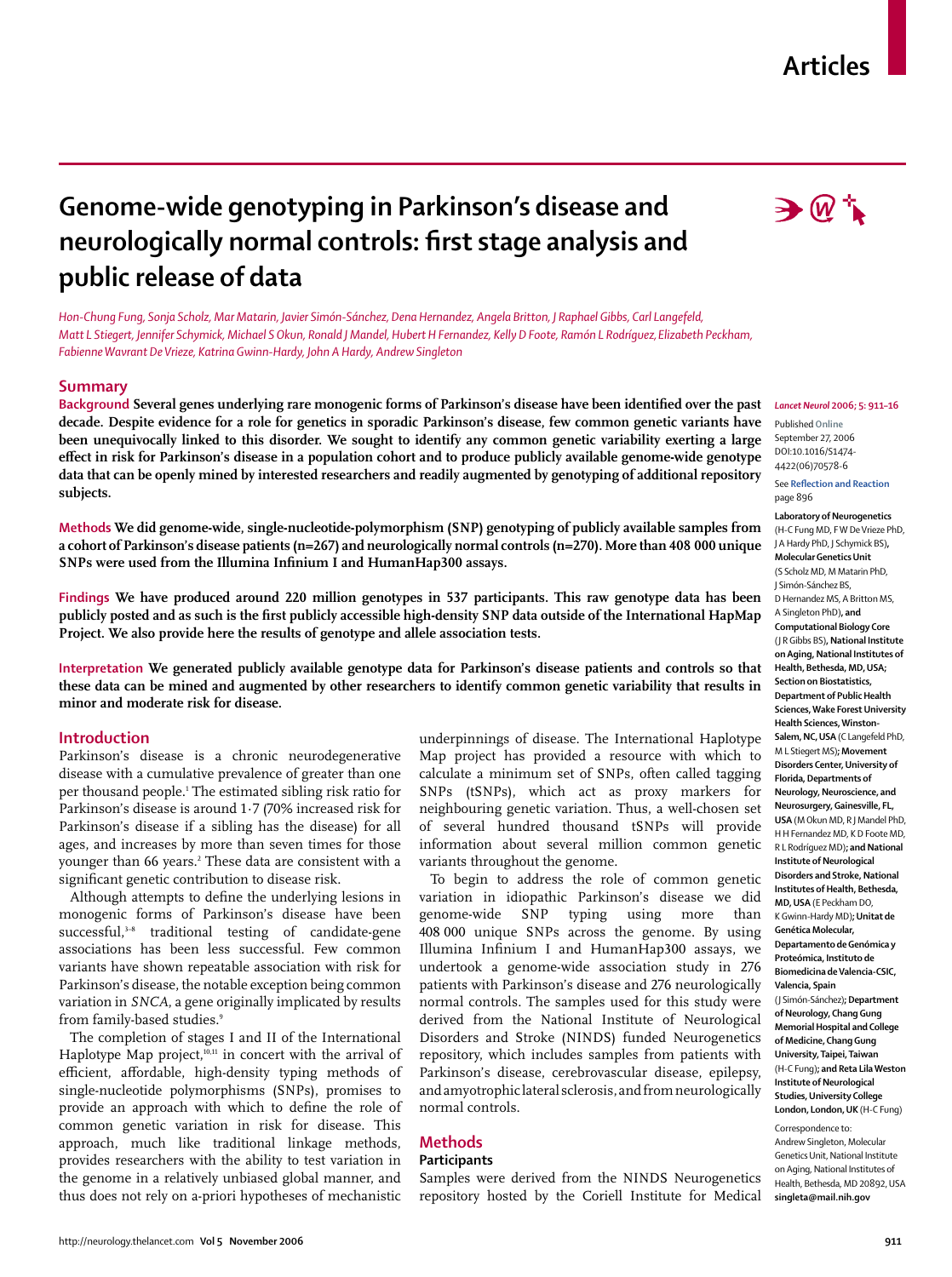For **raw genotype data** see https://queue.coriell.org/Q/ snp\_index.asp

For more on the **International Haplotype Map project** see http://www.HapMap.org

For more on the **NINDS Human Genetics Resource Center see**  http://ccr.coriell.org/ninds/ For **the Coriell Institute for** 

**Medical Research** see http://ccr.coriell.org research (NJ, USA). All patients gave written informed consent to participate in the study. Six precompiled panels each consisting of 92 cases or controls were selected for the analysis. The panels that contained samples from patients with Parkinson's disease were NDPT001, NDPT005, and NDPT007; these included DNA from 273 unique participants and three replicate samples. The panels that contained samples from neurologically normal controls were NDPT002, NDPT006, and NDPT008; these comprised DNA from 275 unique participants and one replicate sample. For the control population used in these experiments, blood samples were drawn from neurologically normal, unrelated, white individuals at many different sites within the USA. Each participant underwent a detailed medical history interview. None had a history of Alzheimer's disease, amyotrophic lateral sclerosis, ataxia, autism, bipolar disorder, brain aneurysm, dementia, dystonia, or Parkinson's disease. Folstein mini-mental state examination scores ranged from 26–30. All participants were interviewed for family history in detail. None had any first-degree relative with a known primary neurological disorder, including amyotrophic lateral sclerosis, ataxia, autism, brain aneurysm, dystonia, Parkinson's disease, and schizophrenia. The mean age of participants at sample collection was 68 years (range 55–88).

For the Parkinson's disease cohort, blood was obtained from unique and unrelated white individuals with idiopathic Parkinson's disease. The age of patients at onset of the disease ranged from 55 years to 84 years. Disease onset was defined as the time when symptoms of the disease were first noted, including at least one of the following: resting tremor, rigidity, bradykinesia, gait disorder, postural instability. All patients were queried about family history of parkinsonism, dementia, tremor, gait disorders, and other neurological dysfunction. Both those with and without a reported family history of Parkinson's disease were included on this panel. None were included who had three or more relatives with parkinsonism, nor with apparent Mendelian inheritance of Parkinson's disease.

### **Procedures**

DNA for the genotyping experiments was extracted using a salting out procedure from Epstein-Barr virus immortalised lymphocyte cell lines (LCLs). The average passage number for each line was five (range five to seven). Epstein-Barr virus immortalisation was undertaken as previously described.<sup>12</sup> At the same time, DNA was extracted from 0·5 mL of blood from all participants for subsequent quality control steps in the cell-banking process.

All samples were assayed with the Illumina Infinium I and Infinium HumanHap300 SNP chips (Illumina, San Diego, CA, USA). These products assay 109 365 genecentric SNPs (Infinium I) and 317 511 haplotype tagging SNPs derived from phase I of the International HapMap project (HumanHap300). There are 18 073 SNPs in common between the two arrays; thus the assays combined provide data for 408 803 unique SNPs. Any samples with a call rate below 95% were repeated on a fresh DNA aliquot and if the call rate persisted below this level the sample was excluded from the analysis. Low-quality genotyping led us to repeat 11 individual samples, of which seven were ultimately excluded from the analysis.

#### **Statistical analysis**

For each SNP we computed a series of estimates and tests using a program developed at Wake Forest University called Snpgwa. Each SNP was tested for departures from Hardy-Weinberg equilibrium. Five tests of genotypic association were computed: two degrees of freedom overall test for 2×3 tables, dominant model, additive model (Cochran-Armitage trend test), recessive model, and lack of fit to an additive model. We calculated odds ratios (ORs), 95% CIs, and p values for each of the association models. We used the program Dandelion, which ran within Snpgwa, to do two-marker and threemarker moving-window haplotype-association analysis for those SNPs that were consistent with Hardy-Weinberg equilibrium in controls. For all p values with an uncorrected significance of less than  $0.05$  we did permutation tests within Snpgwa using a variable number of permutations based on the p value of the test. For each permutation, Snpgwa permutes the affection status (case or control) of the entire sample represented in the input file while preserving the total number of cases and total number of controls in each permutation. The permutation is done using a Wichman-Hill random number generator.

In an attempt to detect the presence of significant population substructure or ethnically mismatched individuals we selected 267 random, unlinked SNPs from throughout the genome (available on request) and ran the program STRUCTURE on these data from all genotyped individuals.<sup>13</sup>

## **Role of the funding source**

The study sponsors had no role in the study design, data collection, data analysis, data interpretation, or writing of the report. The corresponding author had full access to all the data in the study and had final responsibility for the decision to submit for publication.

### **Results**

We genotyped 276 samples from patients with Parkinson's disease and 276 from unrelated population controls. In the Parkinson's disease cohort there were 273 unique individuals and in the control cohort there were 275 unique individuals. Genotyping of the four replicate samples with the Infinium I assay gave genotype concordance rates of greater than 99·99%. Analysis of the 18 073 SNPs that overlap between the Infinium I and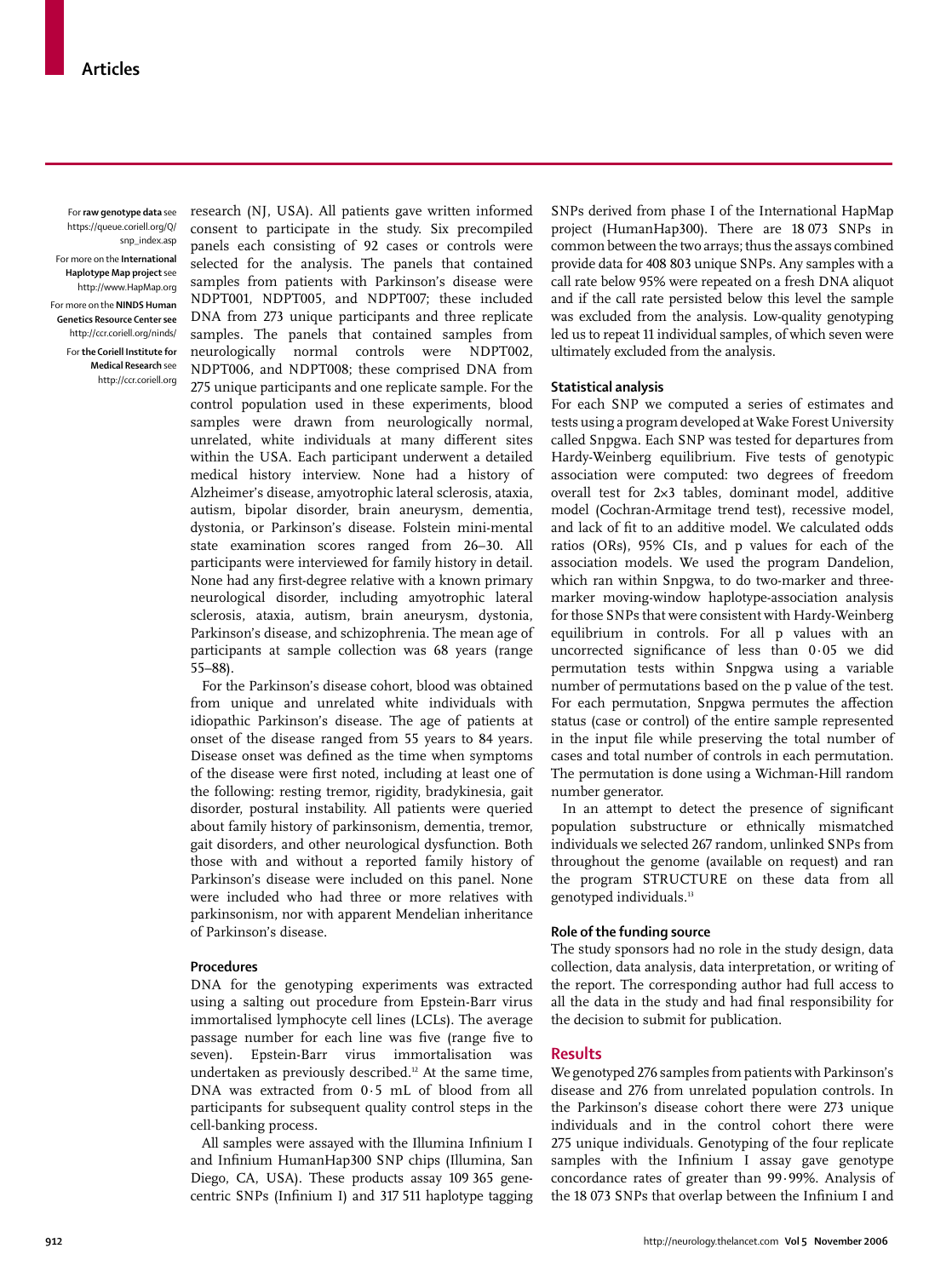HumanHap300 products revealed genotype concordance rates of 99·94% between the assays across 537 samples. Four samples were dropped from the control cohort due to low-quality genotyping; further analysis revealed that two of these samples (ND01630 and ND01666) were contaminated and the other two samples (ND03447 and ND03704) did not meet the genotype quality threshold (95% call rate) after repeated assay. Thus, the total number of fully genotyped samples in the control cohort was 271. Six samples were dropped from the Parkinson's disease cohort, this included three young-onset samples that were erroneously included in panel NDPT007 (ND05074, ND05416, and ND05841). Samples ND01500, ND04424, and ND04744 were excluded from analysis

because of genotype call rates below 95% after being assayed twice.

For the 408 803 SNPs studied, the genotype call rate was greater than 99% for each of 395 275 SNPs (96·6%) and greater than 95% for 406 312 SNPs (99·4%). The Hardy-Weinberg equilibrium p value was higher than 0·001 for 395 493 SNPs and higher than 0·05 for 375 527 SNPs. The average minor allele frequency in autosomes was 26·47%. A total of 219 577 497 unique genotype calls were made and the average call rate across all samples was 99·6%.

Statistical analysis of association was done for all genotypes, irrespective of Hardy-Weinberg disequilibrium or minor allele frequency. The most significantly associated

| Chromosome<br>location | dbSNP ID               | Location<br>(genome<br>build 36.1) | qeno | No of Gene       | <b>Putative function</b>                                                                                         | <b>HWE</b><br>p value | p value<br>2DF | Empirical<br>p value<br>2DF               | p value<br>D/A/R       | OR (95% CI)                              | Empirical p<br>value D/A/R |
|------------------------|------------------------|------------------------------------|------|------------------|------------------------------------------------------------------------------------------------------------------|-----------------------|----------------|-------------------------------------------|------------------------|------------------------------------------|----------------------------|
| 11q14                  | rs10501570             | 84095494                           | 536  | DLG <sub>2</sub> | A member of the membrane-associated<br>guanylate kinase family, may interact at<br>postsynaptic sites            | 0.396                 |                | 7.3×10 <sup>-6</sup> 2.0×10 <sup>-6</sup> | $5.3\times10^{-4}R$    | $0.2(0.0-0.5)$                           | 4.9×10-4R                  |
| 17p11.2                | rs281357               | 19683106                           | 537  | ULK <sub>2</sub> | Similar to a serine/threonine kinase in<br>C elegans which is involved in axonal<br>elongation                   | 0.852                 |                | 9.8×10 <sup>-6</sup> 4.0×10 <sup>-6</sup> | 0.0002R                | $0.4(0.2-0.6)$                           | $1.5\times10^{-5}R$        |
| 4q13.2                 | rs2242330§             | 68129844                           | 537  | BRDG1            | Docking protein acting downstream of Tec<br>tyrosine kinase in B cell antigen receptor<br>signaling              | 0.708                 |                | 1.7×10 <sup>-6</sup> 1.2×10 <sup>-5</sup> | $2.9 \times 10^{-6}$ A | $0.5(0.4-0.7)$                           | $<1\times10^{-6}$ A        |
| 10q11.21               | rs1480597*             | 44481115                           | 525  | Intergenic       |                                                                                                                  | 1.000                 |                | 1.9×10 <sup>-6</sup> 7.0×10 <sup>-6</sup> | $3.2\times10^{-6}D$    | $0.4(0.3-0.6)$                           | $2.0 \times 10^{-6}$ D     |
| 4q13.2                 | rs6826751§             | 68116450                           | 536  | BRDG1            | As above                                                                                                         | 0.024                 |                | 2.0×10 <sup>-6</sup> 1.8×10 <sup>-5</sup> | $3.5\times10^{-6}$ A   | $0.6(0.4-0.7)$                           | $5.0 \times 10^{-6}$ A     |
| 16q23.1                | rs4888984              | 78066835                           | 537  | Intergenic       |                                                                                                                  | 1.000                 |                | $2.7 \times 10^{-5}$ 1.1 $\times 10^{-5}$ |                        | 4.6×10 <sup>-6</sup> A 0.5 (0.3-0.7)     | 3.0×10 <sup>-6</sup> A     |
| 4q35.2                 | rs4862792              | 188438344                          | 511  | Intergenic       |                                                                                                                  | 0.358                 |                | 3.5×10 <sup>-5</sup> 8.0×10 <sup>-6</sup> |                        | $6.8 \times 10^{-6}$ D $2.9 (1.8 - 4.6)$ | 7.0×10-6D                  |
| 4q13.2                 | rs3775866§             | 68126775                           | 537  | BRDG1            | As above                                                                                                         | 0.911                 |                | 4.6×10 <sup>-5</sup> 3.3×10 <sup>-5</sup> | 7-8×10 <sup>-6</sup> A | $0.5(0.4-0.7)$                           | $8.0 \times 10^{-6}$ A     |
| 20q13.13               | rs2235617‡             | 47988384                           | 530  | ZNF313           | Metal ion binding, protein binding, zinc ion<br>binding, involved in cell differentiation and<br>spermatogenesis | 0.034                 |                | 4.7×10 <sup>-5</sup> 4.7×10 <sup>-5</sup> |                        | $8.8 \times 10^{-6}$ D 0.4 (0.3-0.6)     | $1.2\times10^{-5}D$        |
| 1p31                   | rs988421               | 72322424                           | 536  | NEGR1            | Neuronal growth regulator                                                                                        | 0.667                 |                | 4.9×10 <sup>-5</sup> 4.3×10 <sup>-5</sup> | $7.0 \times 10^{-4}$ R | $2.0(1.3-3.0)$                           | $8.2 \times 10^{-4}$ R     |
| 10q11.21               | rs7097094*             | 44530696                           | 537  | Intergenic       |                                                                                                                  | 0.294                 |                | $5.0 \times 10^{-5}$ 2.7 $\times 10^{-5}$ |                        | $8.9 \times 10^{-6}$ D 0.5 (0.3-0.7)     | $8.0\times10^{-6}$ D       |
| 10q11.21               | rs999473*              | 44502322                           | 537  | Intergenic       |                                                                                                                  | 0.294                 |                | $5.0 \times 10^{-5}$ $3.8 \times 10^{-5}$ |                        | $8.9 \times 10^{-6}$ D $2.2 (1.5 - 3.1)$ | $8.0 \times 10^{-6}$ D     |
| 11q11                  | rs1912373              | 56240441                           | 537  | Intergenic       |                                                                                                                  | 0.375                 |                | $5.6 \times 10^{-5}$ $6.1 \times 10^{-5}$ | $9.7 \times 10^{-6}$ D | $2.2(1.6-3.2)$                           | $1.2\times10^{-5}$ D       |
| 1q25                   | rs1887279 <sup>+</sup> | 182176783                          | 537  | GLT25D2          | Glycosyltransferase 25 domain containing 2                                                                       | 0.424                 |                | 5.7×10 <sup>-5</sup> 3.5×10 <sup>-5</sup> | $1.2\times10^{-5}$ A   | $0.5(0.4-0.7)$                           | $6.0 \times 10^{-6}$ A     |
| 1q25                   | rs2986574 <sup>+</sup> | 182173237                          | 536  | <b>GLT25D2</b>   | Glycosyltransferase 25 domain containing 2                                                                       | 0.350                 |                | $6.3 \times 10^{-5}$ $2.4 \times 10^{-5}$ |                        | 1.3×10 <sup>-5</sup> A 2.0 (1.4-2.7)     | $6.0 \times 10^{-6}$ A     |
| 22q13                  | rs11090762             | 46133989                           | 536  | Intergenic       |                                                                                                                  | 0.730                 |                | $6.3 \times 10^{-5}$ $4.2 \times 10^{-5}$ | $1.2\times10^{-5}D$    | $0.4(0.3-0.6)$                           | 8.0×10-6D                  |
| 20q13.13               | rs6125829‡             | 48002336                           | 509  | ZNF313           | Metal ion binding, protein binding, zinc ion<br>binding, involved in cell differentiation and<br>spermatogenesis | 0.004                 |                | $6.6 \times 10^{-5}$ 7.2 $\times 10^{-5}$ | $1.4 \times 10^{-5}$ D | $2.2(1.6-3.2)$                           | $1.8 \times 10^{-5}$ D     |
| 7p12                   | rs7796855              | 49627992                           | 537  | Intergenic       |                                                                                                                  | 0.931                 |                | $6.6 \times 10^{-5}$ 7.2 $\times 10^{-5}$ | $1.3 \times 10^{-5}$ D | $0.4(0.3-0.6)$                           | $1.2\times10^{-5}$ D       |
| 4q13.2                 | rs355477§              | 68079120                           | 533  | BRDG1            | As above                                                                                                         | 0.207                 |                | 7.9×10 <sup>-5</sup> 7.4×10 <sup>-5</sup> | $1.5\times10^{-5}$ A   | $0.6(0.5-0.8)$                           | $1.7 \times 10^{-5}$ A     |
| 1q25                   | rs3010040 <sup>+</sup> | 182174845                          | 537  | GLT25D2          | Glycosyltransferase 25 domain containing 2                                                                       | 0.421                 |                | $8.0 \times 10^{-5}$ 6.2 $\times 10^{-5}$ | 1.6×10 <sup>-5</sup> A | $0.5(0.4-0.7)$                           | $1.2\times10^{-5}$ A       |
| 1q25                   | rs2296713 <sup>+</sup> | 182176340                          | 537  | GLT25D2          | Glycosyltransferase 25 domain containing 2                                                                       | 0.421                 |                | 8.0×10 <sup>-5</sup> 6.2×10 <sup>-5</sup> |                        | $1.6 \times 10^{-5}$ A $2.0 (1.4 - 2.7)$ | $1.2\times10^{-5}$ A       |
| 4q13.2                 | rs355461§              | 68063319                           | 537  | BRDG1            | As above                                                                                                         | 0.150                 |                | $8.3 \times 10^{-5}$ 6.0 $\times 10^{-5}$ |                        | $1.6 \times 10^{-5}$ A $1.7 (1.3 - 2.2)$ | $1.9 \times 10^{-5}$ A     |
| 4q13.2                 | rs355506§              | 68068677                           | 537  | BRDG1            | As above                                                                                                         | 0.150                 |                | $8.3 \times 10^{-5}$ 6.0 $\times 10^{-5}$ |                        | $1.6 \times 10^{-5}$ A $1.7 (1.3 - 2.2)$ | $1.9\times10^{-5}$ A       |
| 4q13.2                 | rs355464\$             | 68061719                           | 531  | BRDG1            | As above                                                                                                         | 0.086                 |                | 8.9×10 <sup>-5</sup> 9.3×10 <sup>-5</sup> | $1.7\times10^{-5}$ A   | $1.7(1.3-2.2)$                           | $2.1 \times 10^{-5}$ A     |
| 4q13.2                 | rs1497430§             | 68040409                           | 535  | BRDG1            | As above                                                                                                         | 0.150                 |                | 9.7×10 <sup>-5</sup> 8.0×10 <sup>-5</sup> |                        | $1.8 \times 10^{-5}$ A $1.7 (1.3 - 2.2)$ | $1.9 \times 10^{-5}$ A     |
| 4q13.2                 | rs11946612§            | 68018566                           | 535  | BRDG1            | As above                                                                                                         | 0.150                 |                | 9.7×10 <sup>-5</sup> 8.5×10 <sup>-5</sup> |                        | $1.8 \times 10^{-5}$ A 0.6 (0.5-0.8)     | $2.1 \times 10^{-5}$ A     |

Although the SNPs outlined here are candidates, an appropriate replication or joint-analysis follow-up is needed and would include genotyping of loci that are significant down to a less stringent p value. HWE=Hardy Weinberg equilibrium. D=dominant. R=recessive. A=additive. No of geno=number of successful genotypes generated. \*,†,‡,§=Closely associated SNPs. §This region is also shown in webfigure 1.

Table 1: p values with uncorrected significance >0·0001 for SNPs that gave successful genotypes in >95% of samples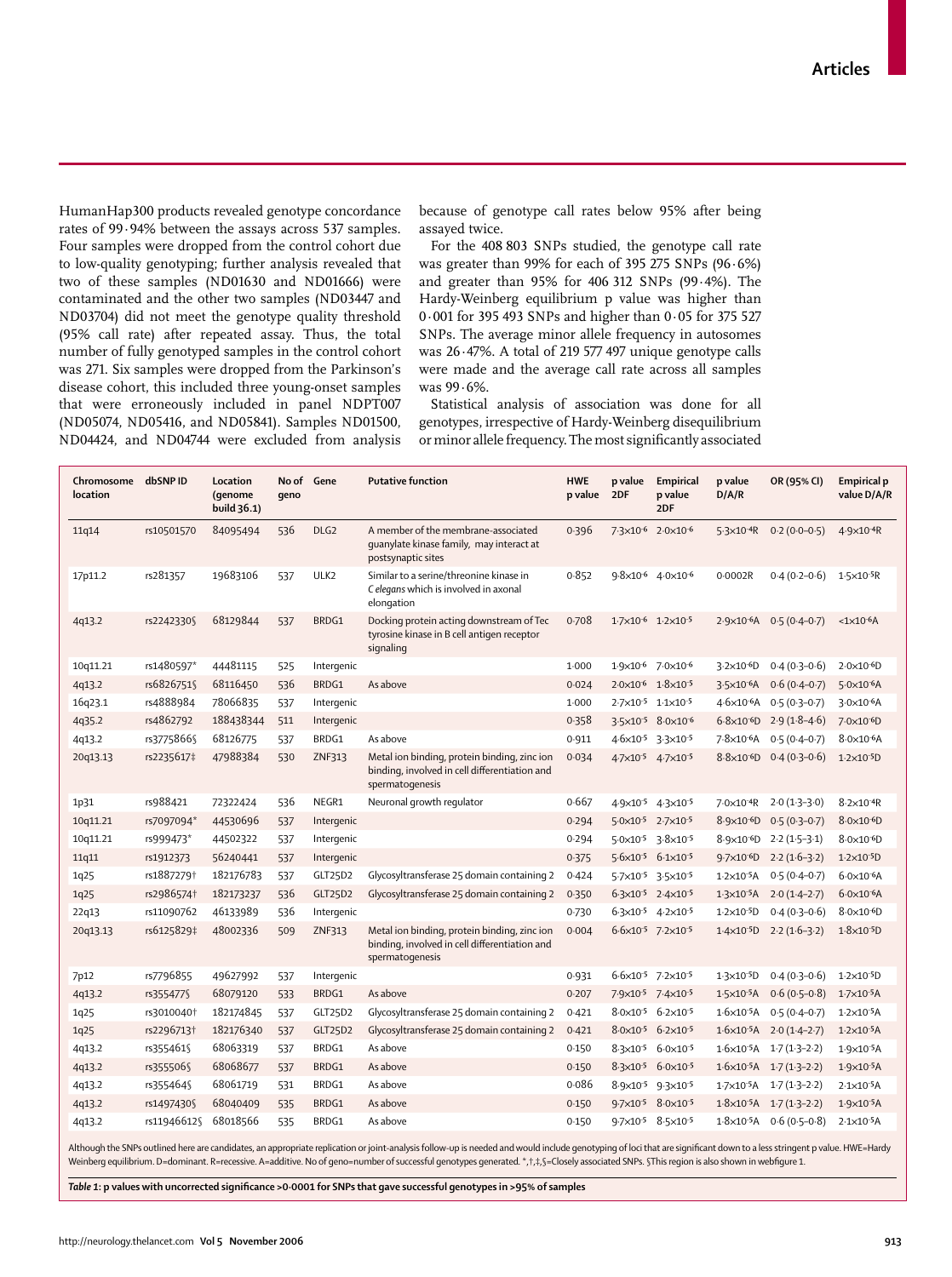| dbSNP      | Location (genome<br>build 36.1) | Successful<br>qenotypes | <b>HWE</b><br>p value | Genotype<br>p value | Dominant<br>p value | Additive<br>p value | Recessive<br>p value | 2-marker haplotype<br>p value | 3-marker haplotype<br>p value |
|------------|---------------------------------|-------------------------|-----------------------|---------------------|---------------------|---------------------|----------------------|-------------------------------|-------------------------------|
| rs356174   | 90849924                        | 537                     | 0.852                 | 0.919               | 0.711               | 0.808               | 0.960                | 0.050                         | 0.289                         |
| rs11931074 | 90858538                        | 537                     | 0.411                 | 0.199               | 0.123               | 0.092               | 0.243                | 0.157                         | 0.179                         |
| rs6842093  | 90866888                        | 537                     | 1.000                 | 0.335               | 0.154               | 0.199               | 0.996                | 0.176                         | 0.391                         |
| rs3775423  | 90876514                        | 537                     | 0.411                 | 0.230               | 0.152               | 0.114               | 0.243                | 0.242                         | 0.242                         |
| rs356204   | 90882565                        | 537                     | 0.262                 | 0.334               | 0.143               | 0.186               | 0.510                | 0.220                         | 0.228                         |
| rs356168   | 90893454                        | 537                     | 0.262                 | 0.334               | 0.143               | 0.186               | 0.510                | 0.228                         | 0.502                         |
| rs2736990  | 90897564                        | 534                     | 0.298                 | 0.297               | 0.123               | 0.166               | 0.496                | 0.563                         | 0.282                         |
| rs356191   | 90907143                        | 537                     | 0.161                 | 0.334               | 0.473               | 0.756               | 0.269                | 0.227                         | 0.253                         |
| rs356188   | 90910560                        | 529                     | 0.202                 | 0.270               | 0.404               | 0.693               | 0.245                | 0.277                         | 0.253                         |
| rs3775439  | 90928764                        | 537                     | 0.124                 | 0.116               | 0.057               | 0.041               | 0.248                | 0.274                         | 0.271                         |
| rs2197120  | 90948625                        | 537                     | 0.161                 | 0.334               | 0.473               | 0.756               | 0.269                | 0.618                         | 0.565                         |
| rs3822095  | 90955540                        | 536                     | 0.508                 | 0.655               | 0.672               | 0.452               | 0.364                | 0.372                         | 0.274                         |
| rs1812923  | 90958562                        | 535                     | 0.252                 | 0.804               | 0.738               | 0.993               | 0.678                | 0.380                         | 0.544                         |
| rs10005233 | 90962354                        | 537                     | 0.491                 | 0.646               | 0.784               | 0.457               | 0.350                | 0.800                         | 0.909                         |
| rs2583978  | 90969349                        | 537                     | 0.262                 | 0.469               | 0.473               | 0.698               | 0.419                | 0.950                         | 0.758                         |
| rs1471483  | 90973315                        | 536                     | 0.489                 | 0.650               | 0.842               | 0.492               | 0.356                | 0.814                         | 0.948                         |
| rs2583985  | 90974962                        | 537                     | 1.000                 | 0.895               | 0.639               | 0.685               | 0.916                | 0.873                         | 0.661                         |
| rs1372519  | 90976332                        | 536                     | 0.126                 | 0.693               | 0.617               | 0.781               | 0.569                | 0.885                         | 0.970                         |
| rs2301134  | 90977968                        | 537                     | 0.343                 | 0.694               | 0.406               | 0.576               | 0.943                | 0.889                         | 0.971                         |
| rs7687945  | 90983722                        | 537                     | 0.343                 | 0.766               | 0.467               | 0.576               | 0.862                | 0.889                         | 0.955                         |
| rs1372522  | 90984303                        | 532                     | 0.435                 | 0.702               | 0.426               | 0.621               | 0.993                | 0.834                         | $\ldots$                      |
| rs2736988  | 90995368                        | 537                     | 1.000                 | 0.861               | 0.638               | 0.586               | 0.683                | $\ddotsc$                     | $\ddotsc$                     |

The SNCA gene begins at 90 977 156 base pairs and ends at 90 865 728 base pairs. Variation of the REP1 polymorphism approximately 10 kb 5' to the gene has been most strongly associated with risk for disease.9 HWE=Hardy-Weinburg equilibrium.

*Table 2***: p values across the** *SNCA* **locus, previously associated with risk for Parkinson's disease**

See Online for webfigures 1 and 2 and webtable

For **raw data** see https://queue. coriell.org/Q/snp\_index.asp

For access to **data, preliminary analyses, and DNA samples from which they were derived** see http://ccr.coriell.org/ninds/ index.html

SNPs are shown in table 1 (see also webfigure 1); however, the raw p values for all loci and under each model are available at the Coriell website.

Analysis with STRUCTURE13 showed that there is no discernible difference in the population substructure between cases and controls (webfigure 2). Furthermore, comparison of the cases and controls pooled together versus genotypes from a cohort of 173 non-white participants showed clear separation of the Parkinson's disease and control group from the non-white group, with the exception of a single patient from the former cohort, who, based on these analyses, had significant non-white genetic background. This individual was removed from the association analysis.

## **Discussion**

We present here the generation, analysis, and public release of genome-wide SNP data in a cohort of Parkinson's disease patients and controls derived from the NINDS-funded open-access Neurogenetics repository at Coriell Cell Repositories. Our aim was to generate publicly available genotype data for Parkinson's disease patients and controls so that these data could be mined and augmented by other researchers, and also to undertake a preliminary analysis in an attempt to localise common genetic variation exerting a large effect on risk for Parkinson's disease in a cohort of white North

Americans. These are the first genome-wide SNP genotype data, outside of the International HapMap Project, to be made publicly available.

A genome-wide association analysis of Parkinson's disease has been done with a two-tiered design $14$  with slightly fewer than 200 000 SNPs. Although this study used fewer than half of the SNPs used in our study, the multistage design added substantial power and sensitivity to the results. The authors of these experiments suggested that their data revealed 13 SNPs associated with risk for Parkinson's disease. We, and others, have not been able to confirm these findings in independent cohorts.<sup>15-19</sup> Sideby-side comparison of the current data and the most significantly associated SNPs, published by Maraganore and colleagues,<sup>14</sup> did not show a replication of any of these published associations (webtable). Attempts at replication of these and other potential loci revealed by this study have been hindered because to date the authors have not released raw genotype data. When these data are released, our calculations show that at least 32 127 SNPs are shared between the two studies, making pooled analysis possible. Furthermore, one plausible approach is to combine or compare odds ratios of physically close SNPs, although data compared between studies and across platforms should be viewed with appropriate caution.

Our data provides 80% power to detect an allelic association with an odds ratio of more than 2·09 and less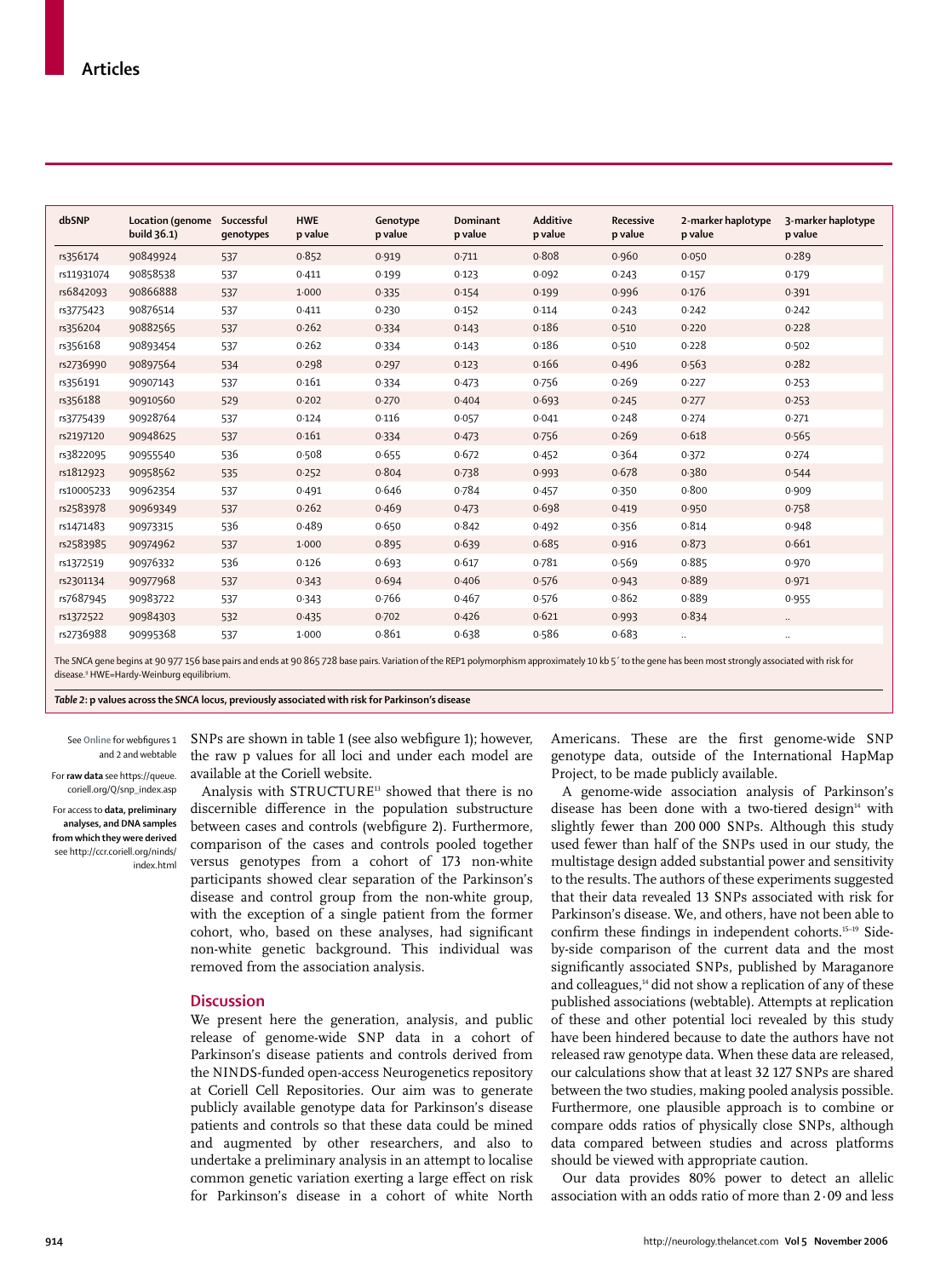than  $0.40$  at an uncorrected significance level of  $p=0.000001$ . This calculation is based on the average observed minor allele frequency of 26% and assumes that either the causal variant is typed or that there is complete and efficient tagging of common variation by the genotyped tSNPs. Although the sample size here is of limited power there is precedence for the use of small cohorts to identify genes of large effect by gene-wide association studies; the analysis of around 100 000 SNPs in only 96 cases with age-related macular degeneration and 50 controls led to the identification of variability within the gene encoding complement factor H as a risk factor for disease.<sup>20</sup> These data on macular degeneration draw attention to the use of genome-wide association studies in localisation of common genetic variability associated with disease, although the size of effect in that study was much higher than would generally be expected in most complex diseases (in macular degeneration the OR for homozygous carriers was 7·4). Illustrating the size of effects expected in complex disorders, the locus most robustly associated with risk of Parkinson's disease is the *SNCA* gene. We did not identify a significant association at this locus (table 2); however, given that the OR associated with this locus is estimated at 1·4 it is not surprising that we were unable to identify an association.

Analysis of our data showed 26 loci with a two-degree of freedom p value less than 0·0001 (table 1), with ORs ranging from  $0.2$  (95% CI  $0.04-0.5$ ) to  $0.6$  (0.5-0.8) and from  $1.7$   $(1.3-2.2)$  to  $2.2$   $(1.6-3.2)$ . A stringent Bonferroni correction based on 408 803 independent tests means that a precorrection p value of less than 1·2×10– ⁷ would be needed to provide a corrected significant p value of less than  $0.05$ . Thus, none of the values listed were significant after correction. Although speculation on the plausibility and biological significance of these candidate loci is tempting, we regard these data as hypothesis generating. Furthermore, given the inevitably high false-positive rate of genome-wide association studies, the next step in these analyses should involve genotyping in additional sample series. In the first instance, this work should be done in a cohort comprising patients and controls of similar demographic characteristics to reduce the confounds of allelic and genetic heterogeneity between ethnic groups. This approach would involve continued whole-genome SNP genotyping in the additional Parkinson's disease cases and controls available from the Coriell Neurogenetics repository; however, a more cost-effective measure would be to do follow-up genotyping of several thousand of the most significantly associated SNPs in additional cases and controls. The release of genotype data and not just allele frequency data means that genotype data from additional samples can be added easily to the current set allowing investigators to undertake joint analysis rather than replication-based analysis. The former approach is more powerful than the latter in identifying common genetic risk factors.21 The control samples in the current

study have been specifically obtained so that they can be used for other neurological disorders, including but not restricted to stroke and amyotrophic lateral sclerosis, so these data will also be of use to other researchers outside of the Parkinson's disease specialty.

Our data suggest that there are no common genetic variants that exert an effect of greater than an OR of 4 in Parkinson's disease. From the standpoint of experimental design this information is very useful; however, there are important drawbacks to this interpretation. First, these results can strictly only be applied to the current population. Second, analysis of young-onset Parkinson's disease cases, where a genetic effect is thought to be stronger, could reveal genetic variants with an effect of this size.22 Third, this statement is reliant on either genotyping the causal variant or efficient and complete tagging of the causal variant.

In summary, we present here the generation and release of genotype data derived from publicly available Parkinson's disease and neurologically normal control samples. All DNA samples, raw genotype data, and significance test results are publicly available. These data suggest that there is no common genetic variant that exerts a large genetic risk for late-onset Parkinson's disease in white North Americans. These data are now available for future mining and augmentation to identify common genetic variability that results in minor and moderate risk for disease.

#### **Contributors**

H-CF, SS, MM, and JS-S all contributed equally to this study. H-CF, SS, MM, JS-S, DH, AB, FWDV, and JS all participated in the laboratorybased genotyping and data analysis and critical revision of the manuscript. JRG did data manipulation and statistical analysis and critical revision of the manuscript. CL and MLS did statistical analysis. MSO, RJM, HHF, KDF, RLR, EP, and KG-H participated in the collection and characterisation of patients in addition to critical revision of the manuscript. JAH undertook critical revision of the manuscript and was involved in the design of the study. AS drafted the manuscript and designed and supervised the study.

#### **Conflicts of interest**

We have no conflicts of interest.

#### **Acknowledgments**

We thank the participants and the submitters for depositing samples at the NINDS Neurogenetics repository. The samples for this study are derived from the NINDS Neurogenetics repository at Coriell Cell Repositories. Access to the samples and to these data are available from the website. This study used the high-performance computational capabilities of the Biowulf PC/Linux cluster at the National Institutes of Health, Bethesda, MD, USA.This work was supported by the intramural programmes of the National Institute on Aging and the National Institute on Neurological Disorders and Stroke (NINDS) as well as by an extramural NINDS contract funding the Coriell Repository.

#### **References**

- 1 Kuopio AM, Marttila RJ, Helenius H, Rinne UK. Changing epidemiology of Parkinson's disease in southwestern Finland. *Neurology* 1999; **52:** 302–08.
- 2 de Rijk MC, Breteler MM, Graveland GA, et al. Prevalence of Parkinson's disease in the elderly: the Rotterdam Study. *Neurology* 1995; **45:** 2143–46.
- 3 Polymeropoulos MH, Lavedan C, Leroy E, et al. Mutation in the alpha-synuclein gene identified in families with Parkinson's disease. *Science* 1997; **276:** 2045–47.

For more on the **Biowolf PC/Linux cluster** see http://biowulf.nih.gov